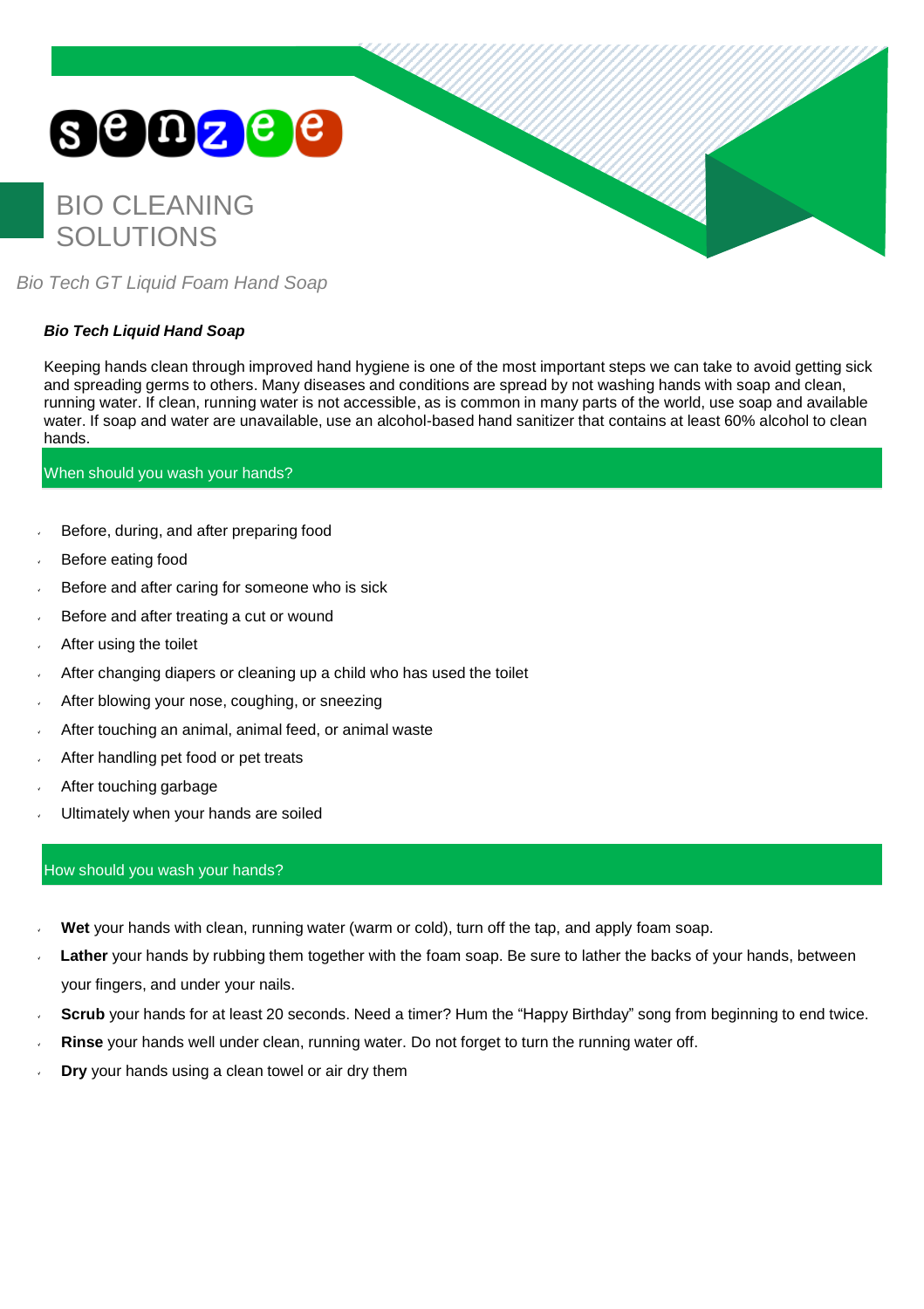# **TESTING OF Liquid Hand and foam Soaps**

RESULTS OF Bio Enzyme Liquid and Foam Hand Soap COMPARED TO CURRENT REGULAR & DISINFECTANT SOAPS

The CS Hand soap and foam soap: is a creamy and or foam Bio Enzyme skin cleanser creating a healthy and stable microflora on the hands and other skin areas.



The overall concept of Bio Enzyme hand hygiene is that immediately upon application the Bio Enzyme bacteria will colonize the hands and prevent pathogenic bacteria, yeasts and moulds from multiplying and spreading.

**SUMMARY:** It can be seen that there is a significant difference in the protection against the risk of infection between the hospital legacy cleaning and disinfectant solutions used over the past decades compared to the cleaning ability of Bio Enzyme Foam Hand Soap solutions.

Of prime importance in infection control is the **"Protection Time Factor"**.

Studies show that staff hand washing is inconsistent. Therefore, the protection from disinfecting soaps of only minutes, compared to the many hours of Bio Enzyme protection offering significant advantage in infection control.

This chart demonstrates why Bio Enzyme products, in addition to risk reduction, also provide substantially better cleaning. Disinfectants stop working as soon as they are dry. Bio Enzymes keep working, cleaning and protecting surfaces, for up to three days after each application. However, since skin is a dynamic environment that is constantly touching many different surfaces, repetitively being contaminated and washed, the Bio Enzymes should be used several times per day and for each hand-washing.

#### **Biological Validation of Bio Enzyme Liquid Foam Hand Soap**

#### **Results**

The test consisted out of three phases:

- Phase 1: comparative test for immediate and selected pathogen removal.
- Phase 2: protective effect of the bio-enzyme bacteria